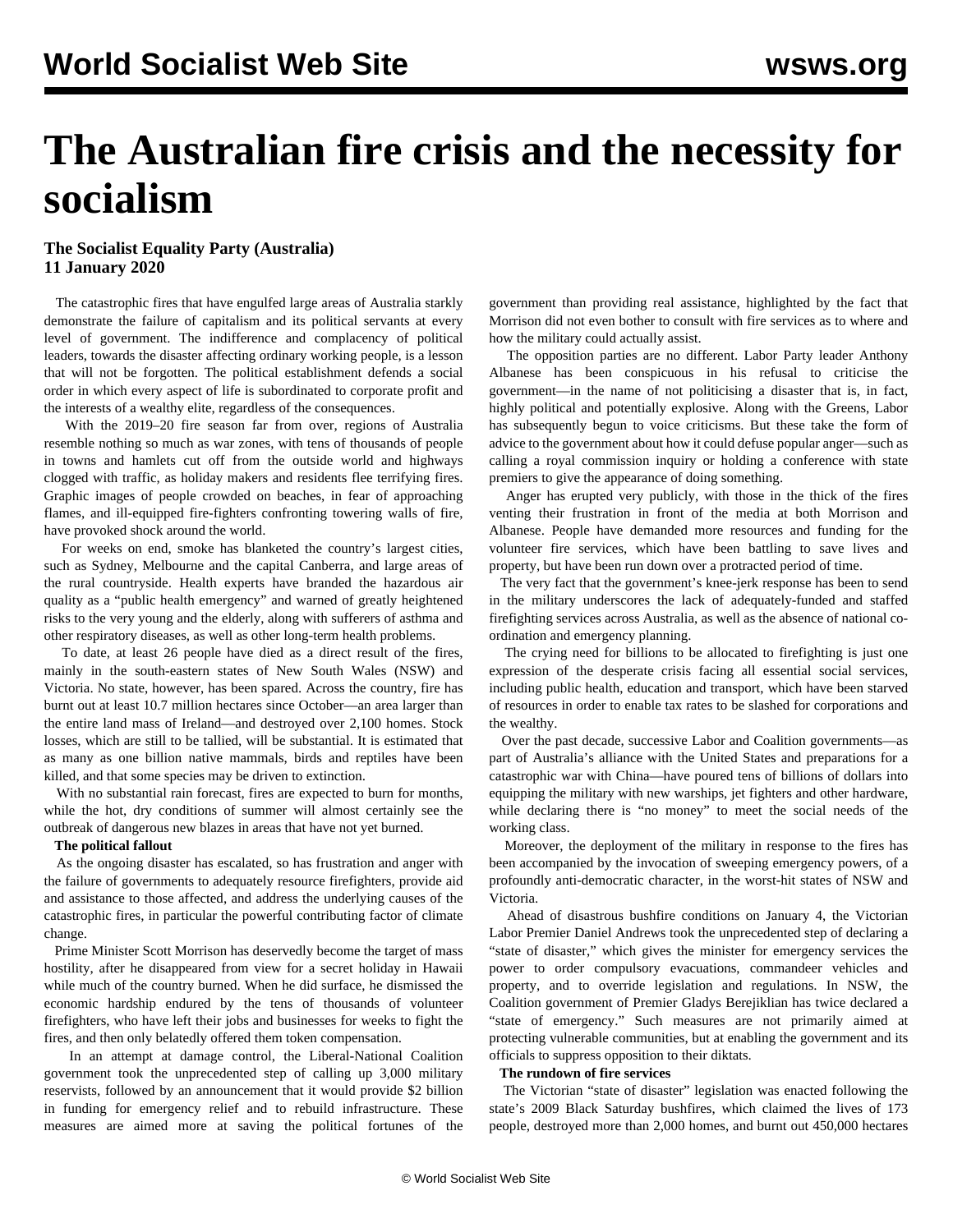in one day. In an effort to deflect public anger, the state Labor government convened a royal commission. Yet its main recommendations were dismissed as too costly to implement. Under successive Labor and Coalition governments, at both federal and state levels, the necessary resources to reduce fire risk and fight blazes have not been allocated anywhere across the country.

 Outside of the major cities and regional towns, the protection of lives and property against bushfires largely falls to volunteer brigades, which are often under-resourced and compelled to fundraise for essential items. In Victoria, the *Weekly Times* reported last year that Country Fire Authority (CFA) funding had been halved. "They have the oldest firefighting fleet in the country with more than 522 tankers and pumpers more than 20 years old," it stated. Hazard reduction to mitigate against fire risk in state and national parks is left to under-funded government departments and agencies that are forced to fill out their limited staff numbers with contractors.

 A Productivity Commission report, released this month, found that there has been a dramatic fall in the number of volunteer firefighters nationally, with almost 17,000 quitting over the past five years. Since the Black Saturday bushfires in 2009, some 5,000 volunteers have left Victoria's CFA. In NSW, the Rural Fire Service (RFS) has lost 3,000 in the past four years. The long-term decline in rural communities, where job opportunities and services have been gutted, has contributed to shrinking, ageing volunteer fire services.

 A Climate Council report in 2015 advised that professional firefighter numbers should be doubled to at least 22,000 by 2030, to cope with more severe bushfire seasons. It called for greater investment in sophisticated fire-fighting equipment and warned that the longer fire seasons in both the US and Australia would lead to overlapping, putting strains on the current sharing of crucial fire-fighting aircraft.

 In April 2019, 23 former fire and other emergency services officials wrote to the Morrison government, warning that the coming fire season would be catastrophic. They called for a national summit to take immediate steps, such as substantially increasing the number of firefighting aircraft that would be operational over Australia. Like previous warnings, their letter was ignored.

#### **Climate change**

 The extent of the fires ravaging Australia has sounded alarm bells internationally that the globe is on the brink of fundamental climatic changes that will have devastating consequences. While it is not possible to make a direct causal link between global warming and the outbreak of specific fires, it is undeniable that the hotter, drier conditions across the Australian continent are the major contributing factor.

 Australia has always been a country prone to drought and fire, but the annual fire seasons are becoming longer and more dangerous, due to global warming. According to the Bureau of Meteorology, Australian temperatures have risen by 1.4 degrees Celsius since 1910, with most of the increase taking place since 1950. 2019 was both the hottest year on record in Australia, and the year with the lowest recorded rainfall. The 10 hottest years on record have all occurred in the 14 years since 2005. The current fire season began in late August—months earlier than normal—and is expected to continue to March.

 Large tracts of the planet face heightened fire risks due to rising temperatures. Last year, out-of-control blazes raged across California, southern Europe, the Amazon, Central Africa, Borneo and Siberia, causing immense destruction, polluting the air breathed by hundreds of millions of people, and vastly increasing global carbon emissions.

 The immensity of the Australian fires underscores the international warnings that global warming is approaching a point of no return. In its January 3 perspective, entitled "The decade of socialist revolution begins," the *World Socialist Web Site* cited the November 2019 statement, signed by 11,000 scientists, which declared that the world confronted "a

climate emergency" because four decades of global negotiations had failed to stem the increase of greenhouse gas emissions, let alone reduce them.

 The report stated: "The climate crisis has arrived and is accelerating faster than most scientists expected. It is more severe than anticipated, threatening natural ecosystems and the fate of humanity…. Especially worrisome, are potential irreversible climate tipping points and nature's reinforcing feedbacks that could lead to a catastrophic 'hothouse Earth,' well beyond the control of humans. These climate chain reactions could cause significant disruptions to ecosystems, society, and economies, potentially making large areas of Earth uninhabitable."

 That the Australian prime minister and his government for weeks denied any link between the fires and global warming, epitomises the organic incapacity of the ruling classes internationally to address, let alone resolve, the climate crisis—even though their own long-term survival is at stake. Morrison, an outspoken champion of the coal industry and fossil fuel use, simply carries out more blatantly the policy of all previous governments in Australia and around the world. The pressing need for urgent, coordinated action to avert catastrophic climate change is continually sacrificed on the altar of private profit and national corporate interests.

 The primary obstacle to any serious plan to halt and reverse global warming is the capitalist system itself, and its outmoded division of the globe into rival nation states. Again and again, international climate conferences have foundered on irresolvable conflicts between government representatives, who are determined to defend vested interests at home, leading at best to nobly worded agreements that commit no-one to anything. At the same time, new "green industries" and market-based carbon schemes have sprung up to profit from the inadequate measures that are being taken, while doing nothing to reduce greenhouse gas emissions. The Global Carbon Project has estimated that these emissions reached an all-time high in 2019. The amount stemming from the use of coal, oil and natural gas increased by another 0.6 percent.

 The reaction of working people to the bushfire crisis stands in marked contrast to the indifference of the political establishment. While the watchword of the official emergency regime has been to place responsibility on the individual, to either "leave or stay," communities on the frontlines of the bushfires have, in many cases, come together to act collectively to fight the fires, and to provide food, shelter and other assistance to those in need. Around the country and the world, tens of millions of dollars have been donated to bushfire relief funds.

 This elemental self-organisation by the working class needs to be informed by an internationalist and socialist perspective, and developed into a mass independent movement fighting to take political power. The bushfires in Australia are yet another stark demonstration that the capitalist class and its political parties are not fit to rule.

 The Green-type parties around the world offer no alternative or way forward. For over three decades, the Greens have promoted the deluded claim that the financial and corporate elite can be persuaded or pressured to carry out the vast changes necessary, including everything from energy generation to forms of transport. The Greens' acceptance of capitalist relations and nation-state divisions has, in fact, helped enable the ruling class to brush aside the scientific warnings and bring humanity to the brink of catastrophe.

 In Australia, the Greens have supported or entered into big business Labor governments that presided, not only over inaction on climate change, but the ongoing assault on working-class jobs and living standards, widening social inequality, the US-led vendetta against WikiLeaks founder and Australian citizen Julian Assange, the persecution of refugees, the destruction of democratic rights and the ramped-up preparations for war. Green parties internationally have likewise proven that they are part of the official establishment, representing privileged